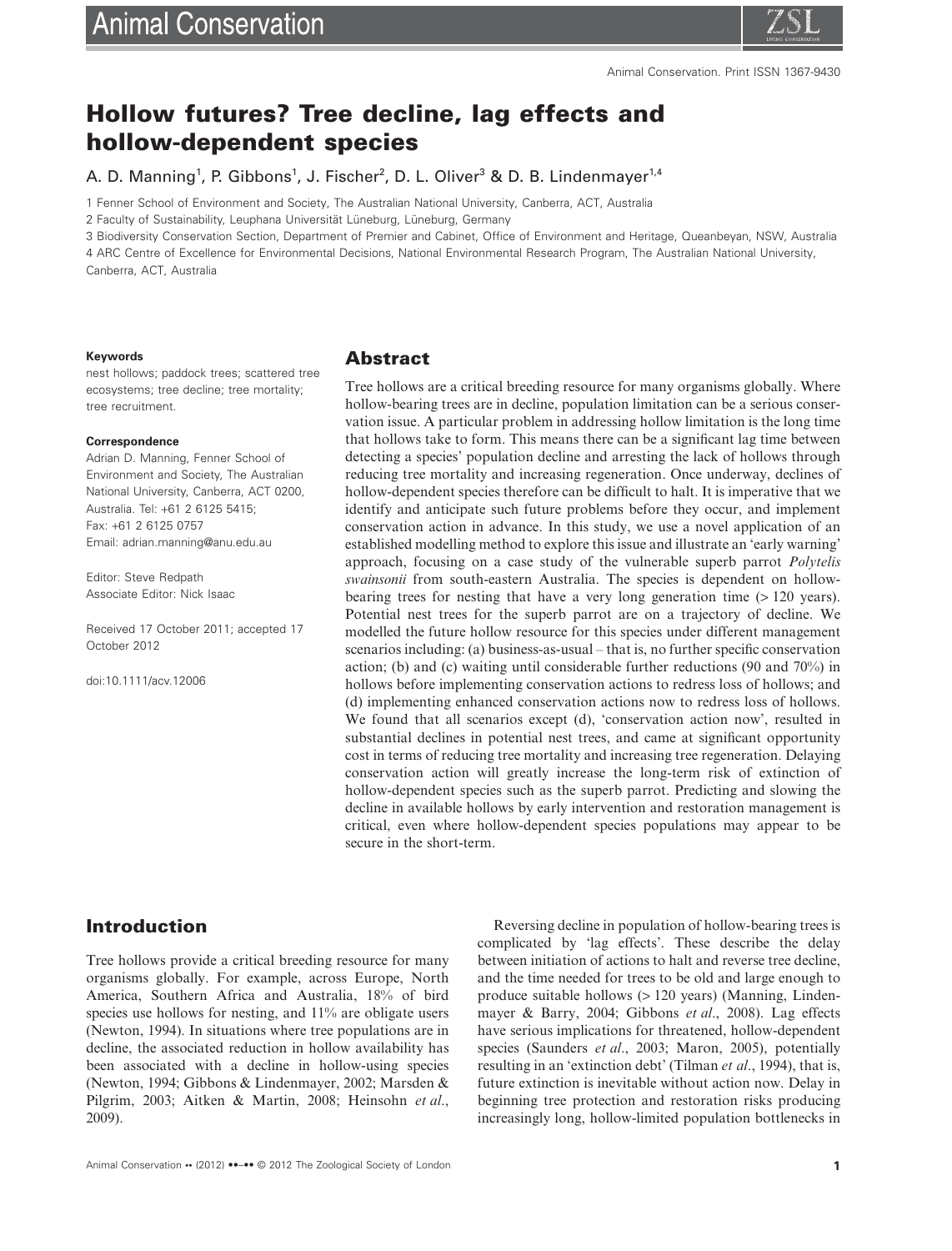the future, because of the long time it takes for hollows to form (Manning *et al*., 2004; Gibbons *et al*., 2008). This has direct, long-term implications for populations of hollowdependent species.

Here, we explore the role of lag effects on the availability of potential nest trees of an obligate hollow-using species, namely the vulnerable superb parrot *Polytelis swainsonii*, in south-eastern Australia. A key challenge in planning conservation action for hollow-dependent taxa is to predict which species will be at risk from future hollow scarcity. Population estimates and simple extrapolation of trends based on passive monitoring can sometimes have limited predictive power (Lindenmayer & Likens, 2010). To predict long-term conservation risk, some understanding of ecological processes affecting critical resources that limit populations of a given species is essential. We examined a key ecological process by modelling recruitment and mortality of populations of potential nest trees for the superb parrot. Our aim was to explore the possible risks of delaying conservation actions to protect and restore hollow-bearing trees. We used an established method for modelling scattered tree populations (Gibbons *et al*., 2008; Fischer *et al*., 2010; Gibbons, McElhinny & Lindenmayer, 2010) to simulate and predict future hollow scarcity under different conservation scenarios. Our key questions were:

(1) What is the effect of current management practices on potential nest trees if these practices continue into the future?

(2) What is the effect of delaying tree conservation and restoration actions until potential nest tree populations drop substantially (by 70–90% of current levels)?

(3) What is the effect of immediately acting to reduce potential nest tree mortality and increase recruitment?

Our analysis provides an 'early warning' approach that can be adapted to other obligate hollow-nesting species.

# **Materials and methods**

#### **Study species**

The superb parrot (weight 130–160 g, wingspan 53–57 cm, length *c*. 40 cm) occurs in a restricted range in south-eastern Australia (Webster, 1988; Webster & Ahern, 1992; Higgins, 1999). It nests in hollows in branches and tree trunks, and breeds between September and December (Webster, 1988; Webster & Ahern, 1992; Manning *et al*., 2004).

Across a significant part of its range, the superb parrot breeds in agricultural landscapes with scattered hollowbearing trees (Manning *et al*., 2004). These trees are remnants from temperate eucalypt woodlands that have been converted for cultivation and livestock grazing. While the superb parrot persists in these landscapes, the regeneration of the trees on which it depends for nest hollows has largely ceased because of suppression of tree regeneration by livestock grazing, cultivation, weeds and other human-induced disturbances (Fischer *et al*., 2009; Weinberg *et al*., 2011). Because mortality among existing trees is also high (Ozolins,

Brack & Freudenberger, 2001), the number of trees with hollows is declining (Gibbons *et al*., 2008).

#### **Study area**

The study area is a major breeding area of the superb parrot, located on the south-west slopes of New South Wales (33°25′–35°18′S; 147°41′–149°24′E, *c*. 24 740 km2 ; Manning *et al*., 2004). The vegetation type used by the superb parrot in this region is box-gum grassy woodland dominated by yellow box *Eucalyptus melliodora*, Blakely's red gum *E. blakelyi* and white box *E. albens*, often in conjunction with other species such as apple box *E. bridgesiana*, mealy bundy *E. nortonii*, red box *E. polyanthemos*, candlebark *E. rubida*, brittle gum *E. mannifera*, grey box *E. macrocarpa* and red stringy bark *E. macrorhyncha* (Benson, 1991, 1999; NSW NPWS, 2002). These woodlands once covered an extensive area of south-eastern Australia (Beadle, 1981; Department of Environment and Heritage, 2006). However, over 92% of woodland has been cleared, and what remains is highly modified (Threatened Species Scientific Committee, 2006), mostly consisting of small remnant patches and scattered paddock trees (Gibbons & Boak, 2002; Manning *et al*., 2004). Consequently, box-gum grassy woodlands are listed nationally as a critically endangered ecological community (Department of Environment and Heritage, 2006).

### **Predicting the availability of potential nest trees for the superb parrot**

We used the simulation model described by Gibbons *et al*. (2008) populated with datasets from within our study area to predict the future availability of potential nest trees for the superb parrot under different conservation scenarios. This simulation model tracks the mean diameter at breast height (DBH) by size class and mean number of trees with hollows in stands through time with recruitment and mortality applied at pre-defined rates (Fig. 1). Parameters in the model (e.g. tree mortality) can be entered as random values within a range of observed or likely values so the predictions reflect the uncertainty of these parameters. The model is then run as many times as there are random values, so predictions for any single scenario are a summary of values from multiple runs of the model.

### **Data used to populate the simulation model**

We calculated the mean number of trees in 10-cm DBH classes (i.e. 0–10 cm, 11–20 cm, etc.) for each tree species and health class (i.e. living or dead), based on data collected at 48 separate 2-ha sites in the agricultural matrix within our study area (the range of diameters recorded in the  $48 \times 2$ -ha sites for each species is provided in Supporting Information). To simulate tree growth over time, we developed a relationship between tree age and DBH using the following equation developed by Fischer *et al*. (2010):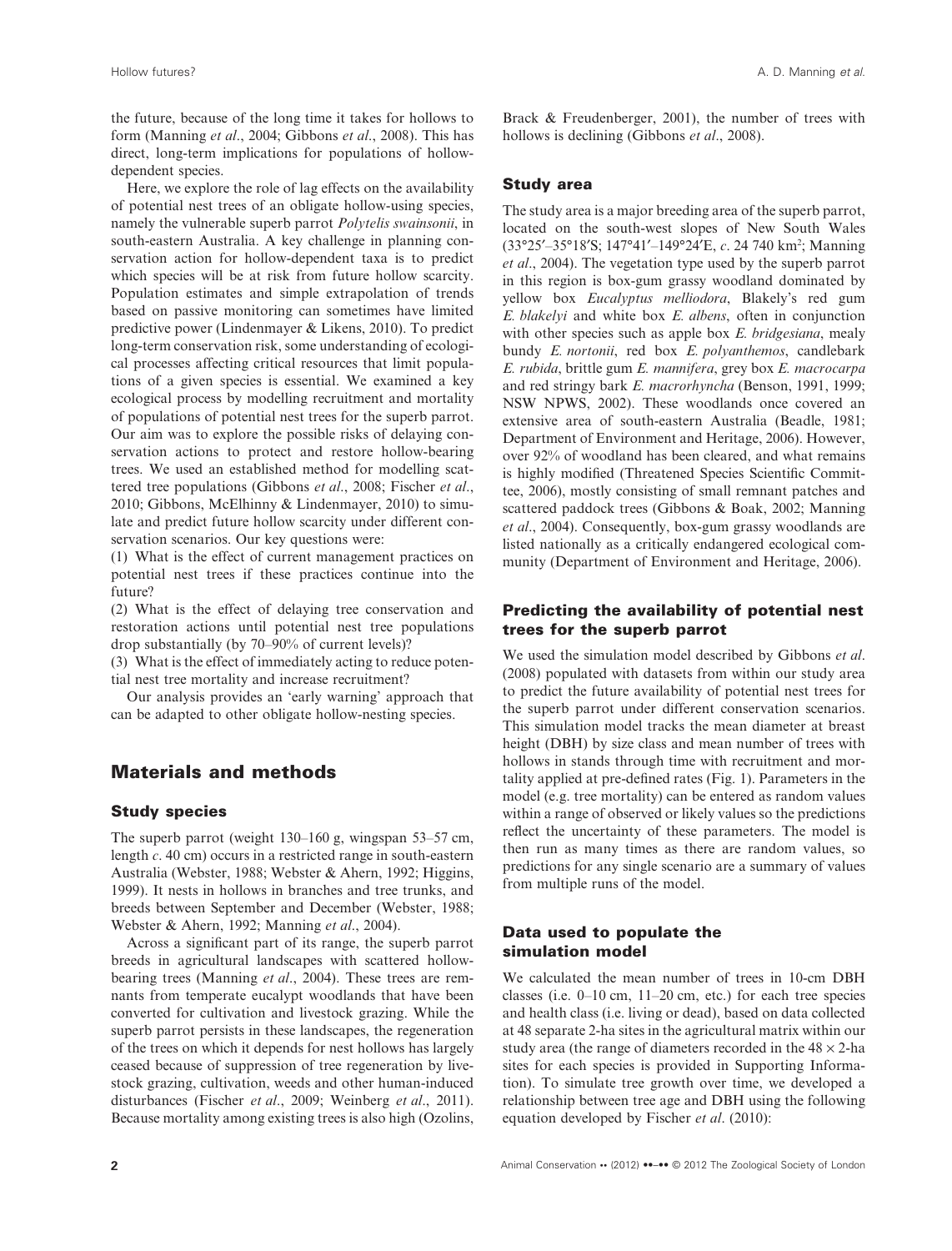

**Figure 1** The process for modelling potential superb parrot *Polytelis swainsonii* nest trees.

$$
Age = 0.02 \times \pi \times (DBH_{\text{standardized}}/2)^2
$$
 (1)

where *DBH*<sub>standardized</sub> is the 'yellow box equivalent diameter' for each tree as defined in the following statements. Data on the relationship between age and DBH only exist for one tree species in our study area (yellow box) (Banks, 1997). To predict the ages of trees for other species, we followed the procedure outlined by Fischer *et al*. (2010), and calculated a 'yellow box equivalent diameter' for each individual tree of the other eucalypt species. The procedure assumed that all eucalypt species in our study area follow an identical growth curve relative to their maximum attainable diameter, and have the same approximate lifespan as yellow box. DBH

values for all tree species were initially standardized as a proportion of the maximum attainable diameter for that species observed in the field (Supporting Information Table S1). Those values were then multiplied by the maximum diameter observed for yellow box (235 cm) to obtain a 'yellow box equivalent diameter'. We acknowledge that this procedure is unlikely to give precise age estimates, but it is a pragmatic solution given the paucity of data available for trees species in our study area.

The time-step in the simulation model was equivalent to the period between regeneration events (i.e. when new eucalypts become established). The mean age of trees in the smallest DBH classes (0–20 cm DBH) recorded at the 48 sites was *c*. 5–12 years. We used the most optimistic (shortest) period of 5 years between regeneration events in all scenarios representing business-as-usual (i.e. current management approaches continue into the future). For simulations representing business-as-usual [see scenario (a) in the following statements], we recruited trees at the mean [ $\pm$  standard error (se)] rate of  $0.02 \pm 0.01$  ha<sup>-1</sup> for species group 1 (yellow box, Blakely's red gum) and  $0.22 \pm 0.18$  ha<sup>-1</sup> for species group 2 (white box, mealy bundy, apple box, red box), which is the mean  $(\pm s)$ number of trees we recorded in the smallest DBH classes (0–20 cm DBH) at the 48 sites. A random value for the mean number of trees (per ha) recruited every time-step was selected from a normal distribution with a mean  $(\pm s)$ equivalent to the estimates obtained for each tree species group to ensure that uncertainty in recruitment was reflected in our simulation modelling. Runs with negative values for recruitment were treated as zero recruitment. In an ideal situation, it may have been more appropriate to model recruitment stochastically given it may be, at least partly, an event-driven process. However, in the absence of data on the inter-annual variation of recruitment, we instead used mean data on recruitment over 5-year periods. We included two sources of mortality in our simulations. We calculated annual mortality from data collected on changes in the densities of scattered trees between 1964 and 1994 within the study area (Ozolins *et al*., 2001). The mean  $(\pm s\varepsilon)$  for annual mortality from this source was  $0.013 \pm 0.005$ . Gibbons *et al.* (2008) found that the numbers of scattered trees in these landscapes were highly sensitive to annual mortality, so for each run of the simulation model, we selected mean annual mortality randomly from a normal distribution with a mean  $\pm$  se of  $0.013 \pm 0.005$  to ensure that uncertainty in mortality estimates was reflected in our simulation modelling. We also set, at 500, the maximum number of years that trees will remain living or standing, which is based on longevity estimates for yellow box reported by Banks (1997). There were no other data from which this estimate could be derived, and Gibbons *et al*. (2008) report that the number of scattered trees is not sensitive to this parameter in simulations of this type. As with recruitment, it may be more appropriate to model mortality stochastically, although data collected by Ozolins *et al*. (2001) over a period of 30 years did not indicate dramatic year-to-year variation in mortality,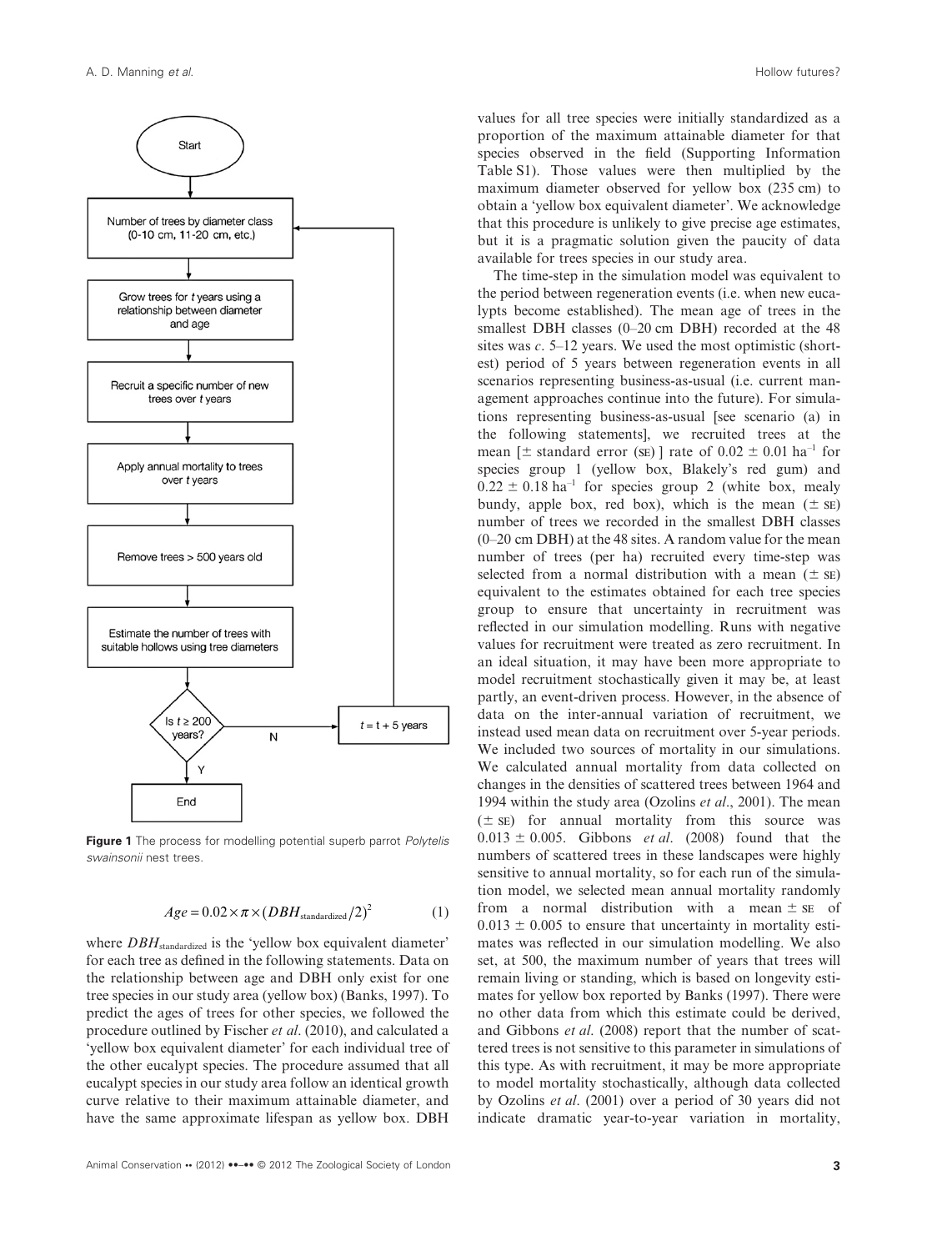perhaps because the principle driver of mortality in these modified landscapes is human-induced, and thus masks effects due to stochastic events such as climate or disease.

For the trees remaining at the end of each time-step, we predicted the proportion of trees that are potential nest trees for the superb parrot. Manning *et al*. (2004) observed that 98% of 136 nest hollows used by the superb parrot had a minimum entrance width of  $\geq$  5 cm, so we recorded a tree as a potential nest tree for the superb parrot if it contained  $\geq 1$ hollow with an estimated minimum entrance width of  $\geq$  5 cm. To predict potential nest trees, we recorded the presence/absence of hollows with minimum entrance width of  $\geq$  5 cm (hollows  $\leq$  1 m above the ground, in cut stumps and in fire scars at the base of trees were not included), DBH and tree species in all living and dead trees  $\geq$  5 cm DBH at 513,  $50 \times 20$ -m plots in our study region. In these 513 plots, we recorded 2665 living trees (Blakely's red gum, yellow box, white box, red box, mealy bundy and apple box) and 192 dead trees. We predicted the proportion of living trees that are potential nest trees for the superb parrot by fitting a generalized linear model with a logit link to these data in which the presence/absence of at least one hollow potentially suitable for the superb parrot in a tree  $(p_1)$  was the (binary) response variable, and DBH and tree species the explanatory variables. This model was:

$$
Logit(p_1) = -4.11 + (0.07 \times DBH) - (2.38 \times \text{species group} = 2)
$$
  
(2)

where species group was a factor with two levels (species group 1 is white box, red box, mealy bundy and apple box. Species group 2 is yellow box and Blakely's red gum). The relationships between DBH and the probability of hollows suitable for the superb parrot were not significantly different between the tree species in each group. The area under the receiver operating characteristic curve (AUC) for this model was 0.93, indicating the model had 'excellent' discriminating ability (Pearce & Ferrier, 2000). The model used for predicting the proportion of dead trees that are potential nest trees for the superb parrot  $(p_d)$  was

$$
Logit(pd) = -3.47 + (0.08 \times DBH)
$$
 (3)

The AUC for this model was 0.83, indicating the model had 'good' discriminating ability (Pearce & Ferrier, 2000).

#### **Simulated scenarios**

We simulated four alternative scenarios for conserving potential nest trees of the superb parrot. We use scenarios because they provide decision-makers with a broad range of management options to consider. Further, we know that persistence of tree hollows is most sensitive to mortality and recruitment (Gibbons *et al*., 2008), and different scenarios allow us to explore the effects of altering these key parameters. We include one scenario that is no further conservation action (1), and two based on the International Union for Conservation of Nature (IUCN) criteria for listing species  $[$  (b) and (c); IUCN, 2001]. We did this because  $(1)$  these scenarios relate to the percentage decline in a given population needed to meet the criteria for two IUCN status levels (critically endangered and endangered); (2) a link between superb parrots populations and nest hollow availability is likely in key parts of the landscape (i.e. scattered trees in the agricultural matrix) used for nesting within the study area (see Discussion section). The final scenario, scenario (d), relates to immediate conservation action to improve current levels of mortality and recruitment.

#### **(a) No further conservation actions**

Under this scenario, we commenced the simulation using current potential nest tree densities in the agricultural matrix  $(3.9 \text{ ha}^{-1})$ , which is, conservatively, half of the mean density of potential nest trees that occurs in relatively unmodified remnants dominated by yellow box and Blakely's red gum (Gibbons *et al*., 2008). Current rural land management practices are assumed to continue, so no action is taken to increase existing tree landscape-scale tree recruitment or reduce existing tree mortality.

### **(b) Wait until 90% reduction in potential nest trees**

We used the IUCN criterion of a 90% population decline (though not its rate) as a guide to trigger for conservation actions – this would equate to 'critically endangered' status if considering a species (IUCN, 2001). Under this scenario, we allowed potential nest tree density to drop to  $0.8$  ha<sup>-1</sup> or *c*. 10% of pre-clearing levels, before landscape-scale tree recruitment at the rate of one new tree per ha planted every 10 years and reduction of annual tree mortality to half current levels.

#### **(c) Wait until 70% reduction in potential nest trees**

We used the IUCN criterion of a 70% reduction (although not the rate) as a guide to trigger conservation actions – this would equate to 'endangered' status if considering a species (IUCN, 2001). Under this scenario, we allowed the potential nest trees density to drop to *c*. 30% of pre-clearing levels  $(2.4 \text{ ha}^{-1})$ , before there was landscape-scale tree recruitment at the rate of one new tree per ha planted every 10 years and reduction of annual tree mortality to half current levels.

#### **(d) Implement enhanced conservation actions now**

Under this scenario, we immediately implemented landscape-scale tree recruitment at the rate of one new tree per ha planted every 10 years and reduction of tree mortality to half current levels.

Scenario (a) represents the most likely (i.e. business-asusual) scenario. Scenarios (b) and (c) were chosen to represent the implications of waiting until there are further reductions in populations of the superb parrot before trig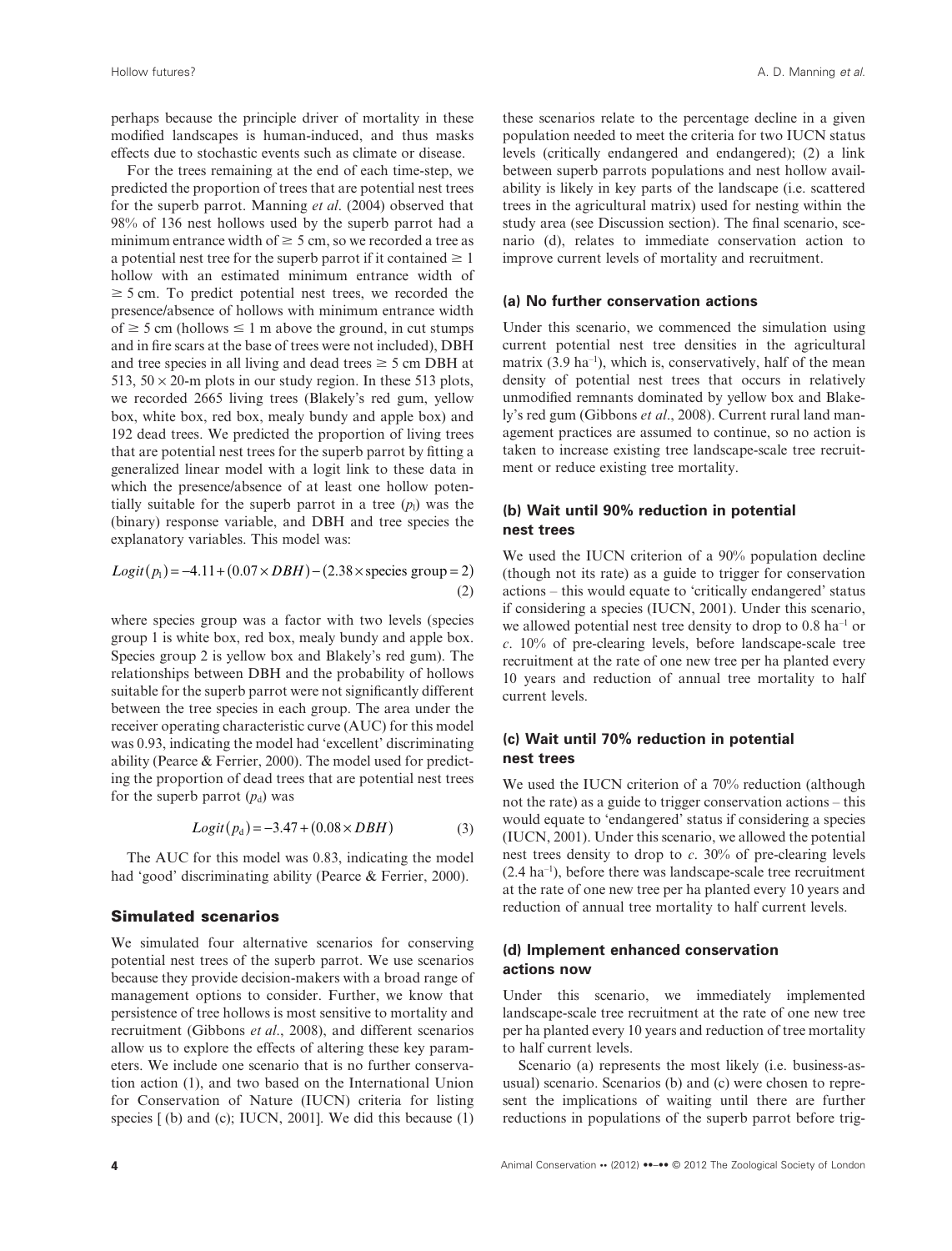gering a higher threat status and therefore increased conservation efforts. Scenario (d) represents the case where decline in potential nest trees to date triggers an immediate increase in conservation resources to redress the major factors causing the decline of potential nest trees. This is the least likely scenario.

## **Results**

### **(a) No further conservation actions**

Under this scenario, our modelling indicated that the density of potential nest trees would continue to decline from the current estimate of 3.9 ha–1, which is *c*. 50% of the original (pre-clearing) estimate  $(8 \text{ ha}^{-1})$ , over the 200-year simulation period (Fig. 2a). The predicted mean density of potential nest trees declined to 6% of the original (preclearing) estimate by the end of the simulation period (200 years).

### **(b) Wait until 90% reduction in potential nest trees**

Under this scenario, we waited until a 90% decline in the density of potential nest trees relative to an original (preclearing) estimate  $(8 \text{ ha}^{-1})$  before implementing restoration actions. A predicted 90% decline in the mean density of potential nest trees relative to the original (pre-clearing) density occurred after 135 years. After initiation of restoration actions (reducing tree mortality and increasing tree recruitment), the predicted mean density of potential nest trees began to increase (Fig. 2b), but reached only 29% of the original (pre-clearing) mean density by the end of the simulation period (200 years).

### **(c) Wait until 70% reduction in potential nest trees**

Under this scenario, we waited until a 70% decline in potential nest trees relative to the original (pre-clearing) estimate  $(8 \text{ ha}^{-1})$  before taking action. A predicted  $70\%$  decline in mean potential nest trees density relative to original (preclearing) density occurred after 40 years. After initiation of restoration actions (reduced tree mortality and increased tree recruitment), the predicted mean density of potential nest trees began to increase (Fig. 2c). By 200 years, the mean density of potential nest trees had reached 3.6 ha–1, still below the current mean density, and 45% of the original (pre-clearing) mean density.

#### **(d) Implement enhanced conservation actions now**

Under this scenario, we immediately initiated restoration actions (reducing tree mortality and increasing tree recruitment). The predicted mean density of potential nest trees remained relatively stable over the simulation period. The



**Figure 2** Predicted numbers (mean  $\pm$  95% prediction interval) of potential nest trees (per ha) for the superb parrot *Polytelis swainsonii* over 200 years under scenarios of (a) no further conservation actions (business-as-usual); (b) wait until 90% reduction in potential nest trees before implementing conservation actions; (c) wait until 70% reduction in potential nest trees before implementing conservation actions; and (d) implement enhanced conservation actions now.

predicted mean density of potential nest trees declined from the current mean density of 3.9 to 3.6  $ha^{-1}$  at 60 years, before increasing to a mean of  $4.1$  ha<sup>-1</sup> at the end of the simulation period (200 years), which is slightly above the current density (Fig. 2d).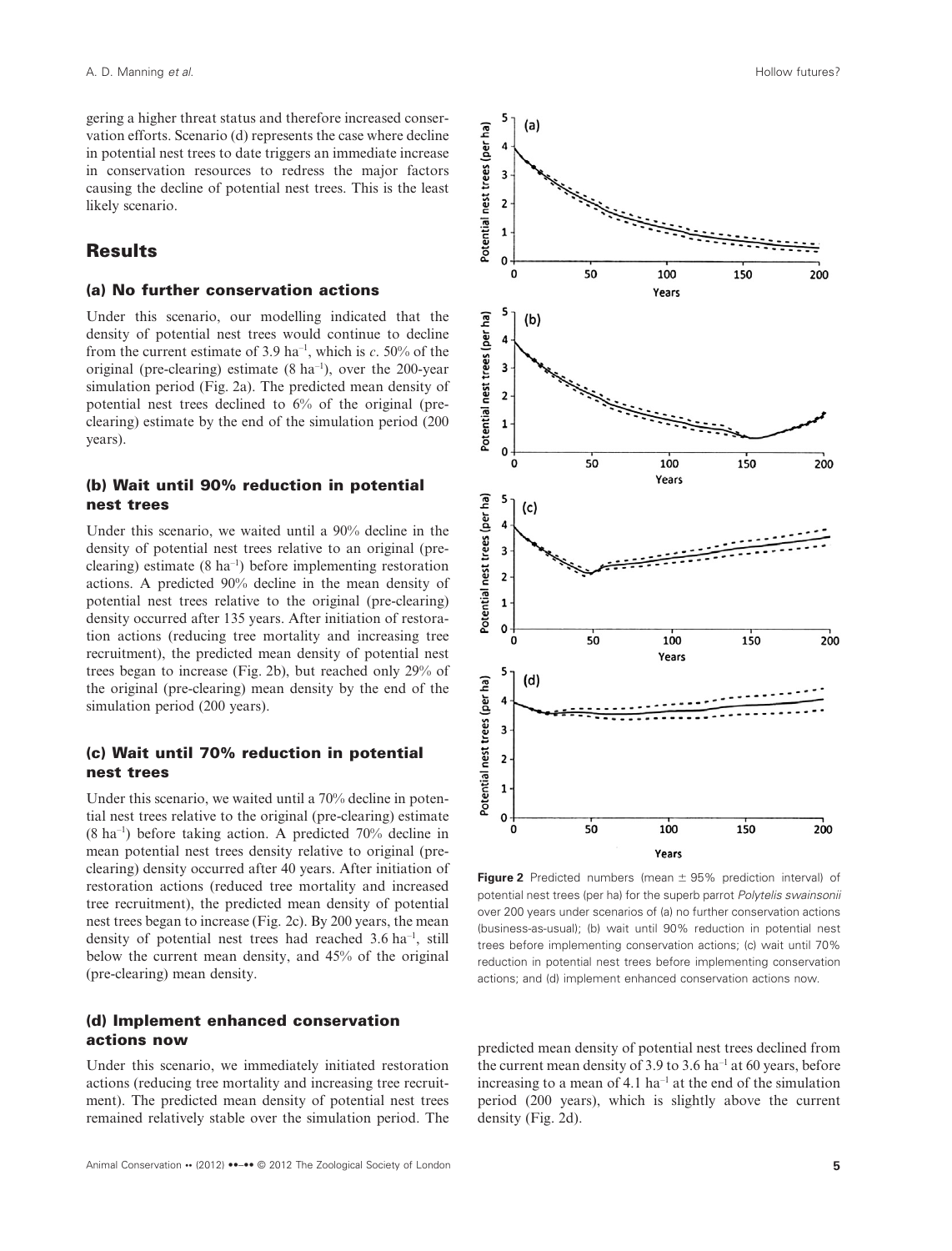# **Discussion**

Conservation of hollow-dependent species in woodland and forest is a global issue (Saunders, Smith & Rowley, 1982; Newton, 1994, 1998; Gibbons & Lindenmayer, 2002; Lindenmayer *et al*., 2011). We have used one species, the superb parrot, to illustrate the universal problem of lag effects in managing potential nest trees of hollow-dependent species. To do this, we examined the effect of different conservation scenarios on potential nest trees for an obligate hollow-using species to illustrate the risk associated with lag effects. Our results demonstrate why it is essential to anticipate future hollow-limited bottlenecks as a result of longterm tree decline.

In three out of four scenarios  $(a)$  to  $(c)$ , the number of potential nest trees was predicted to decline substantially. Even where a delayed response eventually took place [ (b) and (c) ], potential nest trees did not recover to current levels within 200 years. Under scenario (a) ('no further conservation action'), the potential for eventual local extinction of the superb parrot within the study area, as potential nest trees decline to very low densities, is evident. Although scenarios (b) and (c) did eventually begin to reverse the decline in potential nest trees, the risk is that society at that time may not choose, or be able, to act. Furthermore, if our predictions prove to be overly optimistic, e.g. because our models were too conservative (see Material and methods section), or if tree clearing accelerates (see following statements), the potential to act effectively in the future may be severely constrained. The only scenario that resulted in the predicted number of potential nest trees remaining stable over the next 200 years was scenario (d) ('implement enhanced conservation actions now'). This indicates that immediate action to reduce tree mortality and enhance tree regeneration within the study area will be essential to avoid serious impact on hollow availability for at least 200 years.

The mortality of scattered trees where they occur around the world is often increased by the intensification of agricultural production (Manning, Fischer & Lindenmayer, 2006*a*). For example, cultivated land expanded by 75% in our study area between the 1960s and 1990s (Ozolins *et al*., 2001). Global food demand is predicted to increase by 70–100% by 2050 (Godfray *et al*., 2010). In our study area, the growth of cultivated land is predicted to increase (Zhang *et al*. 2006; Blumenthal, 2010). In recent years, the majority of permits issued to clear native vegetation in this region have been associated with either converting pastoral land to cultivation, or introducing technologies (e.g. pivot irrigators, control-traffic farming) to increase productivity in cultivated land. Many of these applications can have a detrimental impact on the superb parrot. For example, in New South Wales, over a 3-year period from 2008 to 2011, 114 applications to clear native vegetation (including 85 applications to clear scattered paddock trees) had the superb parrot listed as likely to occur on the site. Of these, 49 applications were within our study area (NSW Office of Environment and Heritage, 2011). Our results clearly demonstrate that any actions that undermine or delay conservation efforts to reduce tree mortality and increased recruitment [i.e. scenario (d))] should be avoided.

Artificial nest boxes have been suggested as a possible approach to overcome hollow scarcity (McComb & Noble, 1981; Twedt & Henne-Kerr, 2001). However, recent monitoring of 3200 nest boxes placed along a major four-lane highway that crosses superb parrot breeding areas has not found a single breeding event in these artificial structures (D. Lindenmayer *et al*., unpubl. data). It is also not clear that nest boxes could be placed in sufficient numbers, at a landscape scale, and be maintained continuously for the 200+-year recovery periods indicated by this study. Current knowledge suggests that the maintenance and perpetuation of hollow-bearing trees is the most plausible solution for the conservation of the superb parrot.

In interpreting all scenarios, we assumed a positive relationship between the density of potential nest trees and populations of the superb parrot. This relationship is widely reported for hollow-dependent birds (Newton, 1994; Gibbons & Lindenmayer, 2002; Marsden & Pilgrim, 2003; Murphy, Legge & Heinsohn, 2003; Saunders *et al*., 2003; Heinsohn *et al*., 2009), and has been shown experimentally (Brawn & Balda, 1988; Aitken & Martin, 2008). However, the level at which hollow availability limits populations of the superb parrot is unknown. As with other hollowdependent species, this will vary spatially, and in relation tree and hollow availability and competition from other species (Newton, 1998; Manning *et al*., 2004).

It has been postulated in a study of potential nest trees in roadside vegetation that hollows were unlikely to be limiting for the superb parrot (Davey & Purchase, 2004). It is highly unlikely such a conclusion (which was speculative only) could validly be extrapolated to the trees in the agricultural matrix that we modelled. This is because: (1) roadside vegetation is among the most undisturbed native vegetation in this part of Australia (Van der Ree & Bennett, 2001), and empirical research within the study areas has shown considerable differences in tree density between travelling stock reserves and adjacent paddocks (Lentini *et al*., 2011). Lentini *et al*. (2011, unpublished data) found that travelling stock reserves have on average 90.7 stems per ha ( $\pm$  25.85), compared with 5.6 stems per ha  $(\pm 1.51)$  in adjacent paddocks. Furthermore, exotic 4.1 ( $\pm$  1.49), wheat 2.2 ( $\pm$  0.43), canola 1.6 ( $\pm$  0.53) and Lucerne or clover paddocks 1.5  $(\pm 0.37)$  had even fewer stems per ha. Because such land uses represent the majority in landscapes used by the superb parrots in the area we modelled, this has profound implications for the relative amount of hollows available (see later), and process-based prediction of population sustainability. (2) There is a greater level of threat (i.e. elevated level of mortality) from clearing, spray drift and fertilizers to trees in the agricultural matrix (Manning & Fischer, 2010) compared with trees in roadsides. (3) Roadsides represent a small proportion of the landscape compared with the agricultural matrix (the area we have modelled) where the majority of superb parrots occur (Manning *et al*., 2006*b*). Scattered tress and small remnants  $(< 1$  ha) of the agricultural matrix represent 54% of the total area remaining of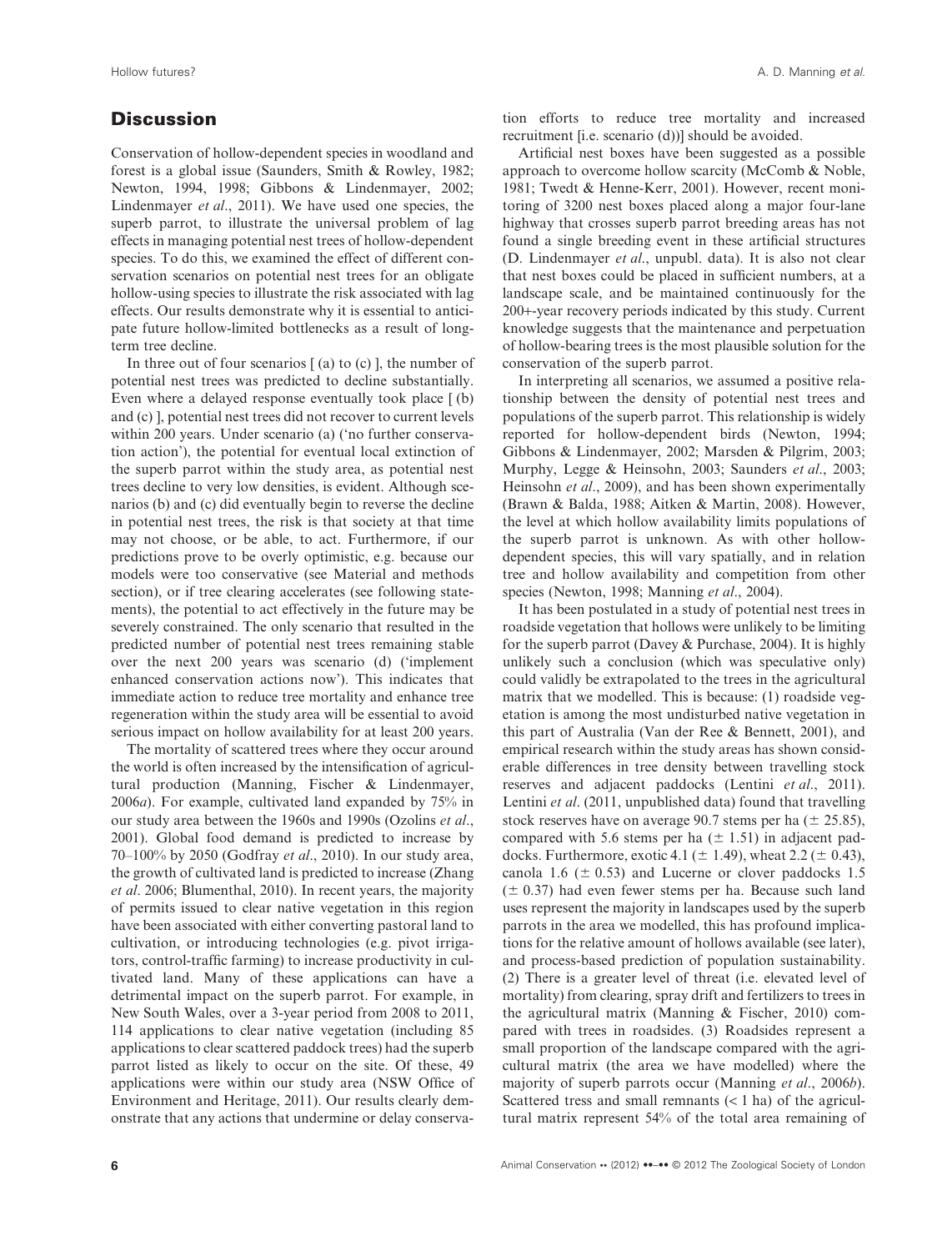this woodland (Gibbons & Boak, 2002). (4) Box-gum grassy woodland with very low tree densities (< 6 per stems ha over 15 cm DBH) has been shown empirically to support very low numbers of hollows potentially suitable for superb parrots (11 hollows over 5-cm diameter per ha) compared with low density (6–10 stems per ha and 31 hollows), medium density stands (11–50 stems and 74 hollows per ha) and high density (51–100 stems and 111 hollows per ha) (L. Rayner, unpubl. data). Low-density scattered trees are typical of the landscapes occupied by the superb parrot in the study area. Manning *et al*. (2004) found most (60%) of superb parrot nest trees in the study area were surrounded by only one to five trees within 50 m. Manning *et al*. (2006*b*) found most superb parrots occurred where there was lowdensity woodland. Therefore, we believe that it is reasonable to assume that as tree populations continue to decline in the agricultural matrix (as we have predicted), hollow availability will further limit the population size of the superb parrot (see Newton, 1994, 1998).

Critically, it is the inexorable trend observed in our modelling that should be of serious concern to conservation decision-makers. Failure to identify and respond appropriately to lag effects in restoration of nest hollows will place many dependent species at increased risk of extinction in the future. The predicted effects of lag times on tree hollowdependent species are now beginning to be documented (e.g. Saunders *et al*., 2003; Maron, 2005). Not only does waiting to act increase extinction risk and reduce future response options (Martin *et al*., 2012), but it is also is likely to cost more (i.e. more trees will need to be regenerated) and will potentially be less successful because of synergistic processes affecting small populations, such as inbreeding and stochastic events (Lindenmayer & Fischer, 2006). Our novel application of an established modelling method provides an early warning approach that conservation managers can use to identify species at risk from longer-term ecological trends so that they can initiate vigorous conservation measures now. Without such approaches, there is a considerable risk that species facing future bottlenecks in key resources, such as those dependent on hollows, will always be disadvantaged by threat assessment processes (and derived policy and management actions) that (1) only consider short-term trends based on past and current population data and (2) do not identify and fully account for lag effects and longer-term trends in key resources and ecological processes.

# **Acknowledgements**

Thanks to C. Davey, R. Heinsohn, R. Schodde, A. Wayne for comments on earlier drafts of the paper, and Jenny Newport for assistance with formatting. Thanks to P. Lentini and L. Rayner for access to unpublished data. A.D.M. was supported by an Australian Research Council Future Fellowship (FT100100358). P.G. was partly funded by the Environmental Decisions Hub of the Australian Government's National Environmental Research Program.

#### **References**

- Aitken, K.E.H. & Martin, K. (2008). Resource selection plasticity and community responses to experimental reduction of a critical resource. *Ecology* **89**, 971–980.
- Banks, J.C.G. (1997). Tree ages and ageing in yellow box. In *The coming of age. Forest age and heritage values*: 17–28. Dargavel, J. (Ed.). Canberra: Environment Australia.
- Beadle, N.C.W. (1981). *The vegetation of Australia*. Cambridge: Cambridge University Press.
- Benson, J.S. (1991). The effect of 200 years of European settlement on the vegetation and flora of New South Wales. *Cunninghamia* **2**, 343–370.
- Benson, J.S. (1999). *Setting the scene. The native vegetation of New South Wales*. Sydney: Native Vegetation Advisory Council.
- Blumenthal, M. (ed.) (2010). New horizon for Australian cropping. In *HoRiZon: Australia's High Rainfall Zone: the New Grain Horizon*: 1. Kingston, Australia: the Grains Research and Devlopment Corporation (GDRC).
- Brawn, J.D. & Balda, R.P. (1988). Population biology of cavity nesters in northern Arizona: do nest sites limit breeding densities? *Condor* **90**, 61–71.
- Davey, C. & Purchase, D. (2004). A survey of the superb parrot *Polytelis swainsonii* and potential nesting tree hollows along roads of the south-western slopes, New South Wales. *Corella* **28**, 1–3.
- Department of Environment and Heritage (2006). EPBC policy statement  $3.5$  – white box – yellow box – Blakely's red gum grassy woodlands and derived native grasslands listing.
- Fischer, J., Stott, J., Zerger, A., Warren, G., Sherren, K. & Forrester, R.I. (2009). Reversing a tree regeneration crisis in an endangered ecoregion. *Proc. Natl. Acad. Sci. USA* **106**, 10386–10391.
- Fischer, J., Zerger, A., Gibbons, P., Stott, J. & Law, B.S. (2010). Tree decline and the future of Australian farmland biodiversity. *Proc. Natl. Acad. Sci. USA* **107**, 19597– 19602.
- Gibbons, P. & Boak, M. (2002). The value of paddock trees for regional conservation in an agricultural landscape. *Ecol. Manag. Restor.* **3**, 205–210.
- Gibbons, P. & Lindenmayer, D.B. (2002). *Tree hollows and wildlife conservation in Australia*. Melbourne: CSIRO Publishing.
- Gibbons, P., McElhinny, C. & Lindenmayer, D.B. (2010). What strategies are effective for perpetuating structures provided by old trees in harvested forests? A case study on trees with hollows in south-eastern Australia. *For. Ecol. Manage.* **260**, 975–982.
- Gibbons, P., Lindenmayer, D.B., Fischer, J., Manning, A.D., Weinberg, A., Seddon, J., Ryan, P. & Barrett, G. (2008). The future of scattered trees in agricultural landscapes. *Conserv. Biol.* **22**, 1309–1319.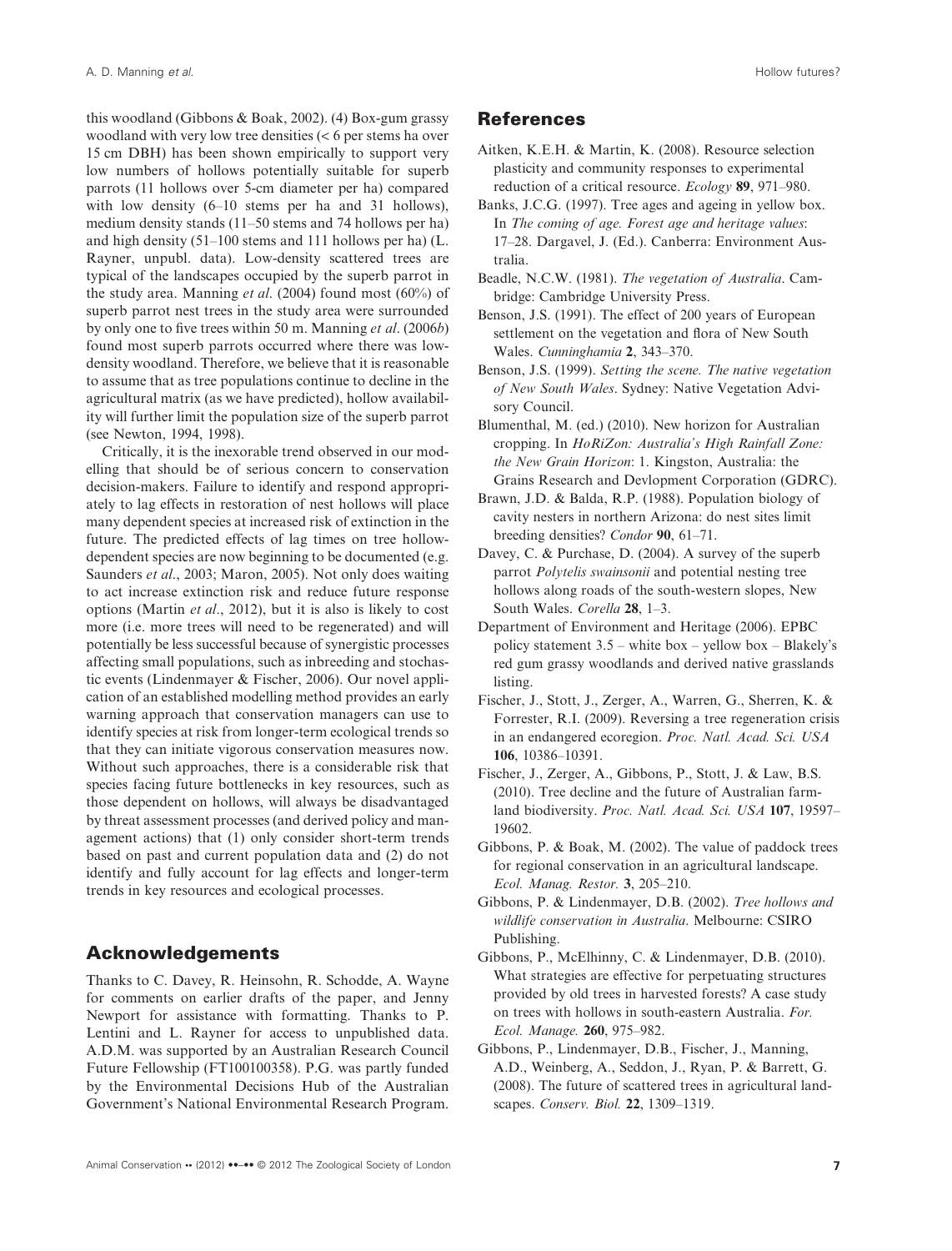Godfray, H.C.J., Beddington, J.R., Crute, I.R., Haddad, L., Lawrence, D., Muir, J.F., Pretty, J., Robinson, S., Thomas, S.M. & Toulmin, C. (2010). Food security: the challenge of feeding 9 billion people. *Science* **327**, 812– 818.

Heinsohn, R., Zeriga, T., Murphy, S.A., Igag, P., Legge, S. & Mack, A.L. (2009). Do palm cockatoos (*Probosciger aterrimus*) have long enough lifespans to support their low reproductive success? *Emu* **109**, 183–191.

Higgins, P.J. (Ed.) (1999). *Handbook of Australian, New Zealand & Antarctic birds. Volume 4, parrots to dollarbird*. Melbourne: Oxford University Press.

IUCN 2001. *IUCN Red List Categories and Criteria: Version 3.1.* Gland, Switzerland and Cambridge: IUCN Species Survival Commission.

Lentini, P.E., Fischer, J., Gibbons, P., Hanspach, J. & Martin, T.G. (2011). Value of large-scale linear networks for bird conservation: a case study from travelling stock routes, Australia. *Agric. Ecosyst. Environ.* **141**, 302–309.

Lindenmayer, D.B. & Fischer, J. (2006). *Habitat fragmentation and landscape change: an ecological and conservation synthesis*. Washington, DC: Island Press.

Lindenmayer, D.B. & Likens, G.E. (2010). *Effective ecological monitoring*. Collingwood: CSIRO Publishing.

Lindenmayer, D.B., Wood, J., McBurney, L., Michael, D., Crane, M., MacGregor, C., Montague-Drake, R., Gibbons, P. & Banks, S.C. (2011). Cross-sectional vs. longitudinal research: a case study of trees with hollows and marsupials in Australian forests. *Ecol. Monogr.* **81**, 557–580.

Manning, A.D. & Fischer, J. (2010). Scattered paddock trees: the living dead or lifeline to the future? *Temperate woodland conservation and management*: 33–40. Lindenmayer, D.B., Bennett, A.F. & Hobbs, R.J. (Eds). Melbourne: CSIRO Publishing.

Manning, A.D., Fischer, J. & Lindenmayer, D.B. (2006a). Scattered trees are keystone structures – implications for conservation. *Biol. Conserv.* **132**, 311–321.

Manning, A.D., Lindenmayer, D.B. & Barry, S.C. (2004). The conservation implications of reproduction in the agricultural matrix: a case study from south-eastern Australia. *Biol. Conserv.* **120**, 363–374.

Manning, A.D., Lindenmayer, D.B., Barry, S.C. & Nix, H.A. (2006b). Multi-scale site and landscape effects on the vulnerable superb parrot of south-eastern Australia during the breeding season. *Landsc. Ecol.* **21**, 1119–1133.

Maron, M. (2005). Agricultural change and paddock tree loss: implications for an endangered subspecies of redtailed black-cockatoo. *Ecol. Manag. Restor.* **6**, 206–211.

Marsden, S.J. & Pilgrim, J.D. (2003). Factors influencing the abundance of parrots and hornbills in pristine and disturbed forests on New Britain, PNG. *Ibis* **145**, 45–53.

Martin, T.G., Nally, S., Burbidge, A.A., Arnall, S., Garnett, S.T., Hayward, M.W., Lumsden, L.F.,

Menkhorst, P., McDonald-Madden, E. & Possingham, H.P. (2012). Acting fast helps avoid extinction. *Conservation Letters* **5**, 274–280.

McComb, W.C. & Noble, R.E. (1981). Nest-box and natural cavity use in three mid-south forest habitats. *J. Wildl. Manage.* **45**, 93–101.

Murphy, S., Legge, S. & Heinsohn, R. (2003). The breeding biology of palm cockatoos (Probosciger aterrimus): a case of a slow life history. *J. Zool. (Lond.)* **261**, 327–339.

Newton, I. (1994). The role of nest sites in limiting the numbers of hole-nesting birds: a review. *Biol. Conserv.* **70**, 265–276.

Newton, I. (1998). *Population limitation in birds*. San Diego: Academic Press Limited.

NSW NPWS (2002). *White box-yellow box-Blakely's red gum (box-gum) woodland fact-sheet*. Sydney: New South Wales Parks and Wildlife Service.

NSW Office of Environment and Heritage (2011). *PVPs, agreements, data and customer service system*. Sydney: NSW Office of Environment and Heritage.

Ozolins, A., Brack, C. & Freudenberger, D. (2001). Abundance and decline of isolated trees in the agricultural landscapes of central New South Wales, Australia. *Pac. Conserv. Biol.* **7**, 195–203.

Pearce, J. & Ferrier, S. (2000). Evaluating the predictive performance of habitat models developed using logistic regression. *Ecol. Modell.* **133**, 225–245.

Saunders, D.A., Smith, G.T. & Rowley, I. (1982). The availability and dimensions of tree hollows that provide nest sites for cockatoos (Psittaciformes) in Western Australia. *Aust. Wildl. Res.* **9**, 541–556.

Saunders, D.A., Smith, G.T., Ingram, J.A. & Forrester, R.I. (2003). Changes in a remnant of salmon gum *Eucalyptus salmonophloia* and york gum *E. loxophleba* woodland, 1978 to 1997. Implications for woodland conservation in the wheat-sheep regions of Australia. *Biol. Conserv.* **110**, 245–256.

Threatened Species Scientific Committee (2006). *Advice to the Minister for the Environment and Heritage from the Threatened Species Scientific Committee (TSSC) on amendments to the list of ecological communities under the Environment Protection and Biodiversity Conservation Act 1999 (EPBC Act)*. Canberra: Department of Environment and Heritage.

Tilman, D., May, R.M., Lehman, C.L. & Nowak, M.A. (1994). Habitat destruction and the extinction debt. *Nature* **371**, 65–66.

Twedt, D.J. & Henne-Kerr, J.L. (2001). Artificial cavities enhance breeding bird densities in managed cottonwood forests. *Wildl. Soc. Bull.* **29**, 680–687.

Van Der Ree, R. & Bennett, A.F. (2001). Woodland remnants along roadsides: a reflection of pre-European structure in temperate woodlands? *Ecol. Manag. Restor.* **2**, 224–226.